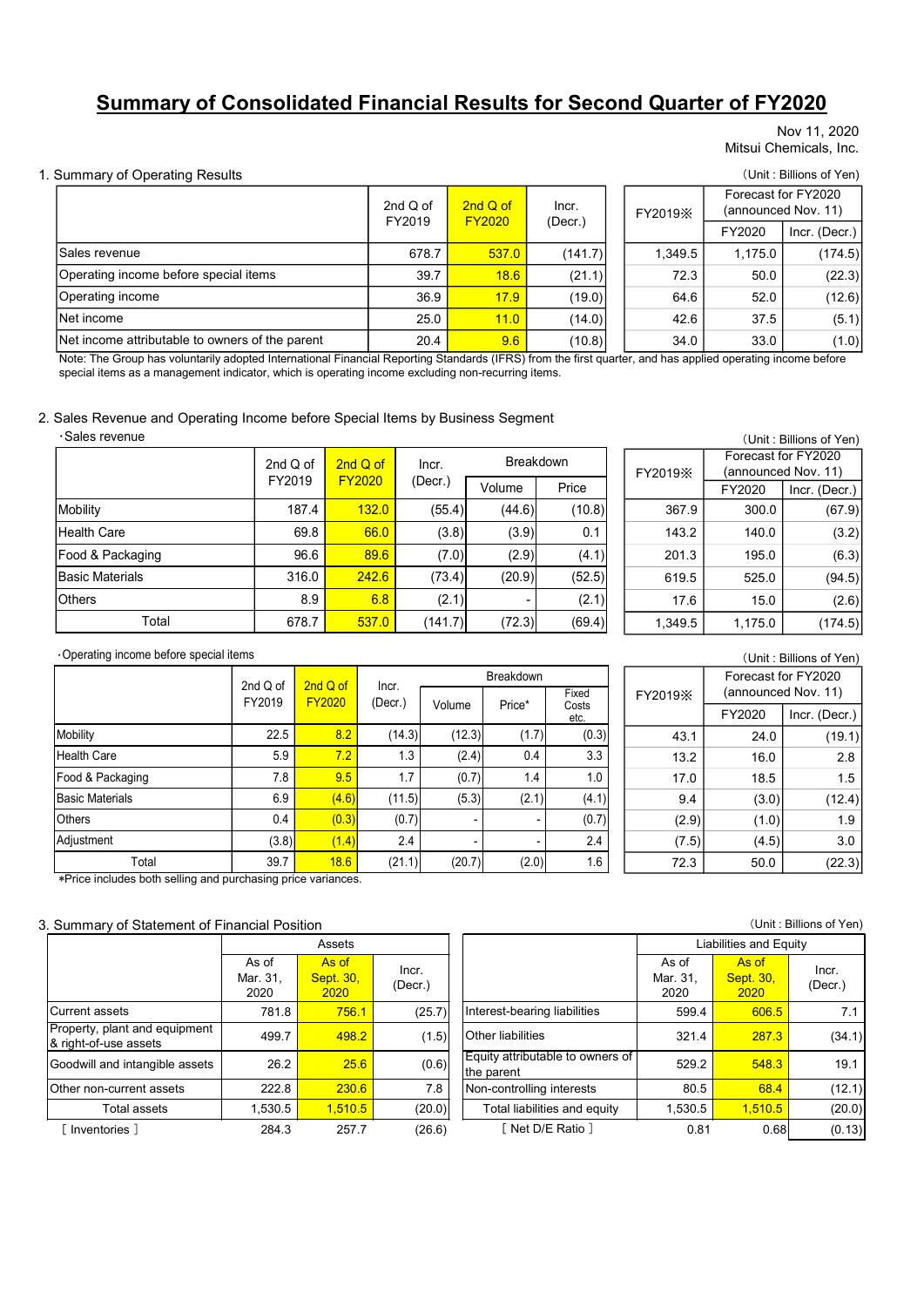#### 4. Summary of Statement of Cash Flows (Unit: Billions of Yen)

|                                                | 2nd $Q$ of<br>FY2019 | 2nd Q of<br>FY2020 | Incr.<br>(Decr.) | FY2019X |         | Forecast for FY2020<br>(announced Nov. 11) |  |
|------------------------------------------------|----------------------|--------------------|------------------|---------|---------|--------------------------------------------|--|
|                                                |                      |                    |                  |         | FY2020  | Incr. (Decr.)                              |  |
| Cash flows from operating activities           | 90.4                 | 111.1              | 20.7             | 142.2   | 150.0   | 7.8                                        |  |
| Cash flows from investing activities           | (53.1)               | (39.4)             | 13.7             | (109.1) | (110.0) | (0.9)                                      |  |
| l <i>Free cash flows</i>                       | 37.3                 | 71.7               | 34.4             | 33.1    | 40.0    | 6.9                                        |  |
| Cash flows from financing activities           | (17.4)               | (5.7)              | 11.7             | (6.4)   | (43.0)  | (36.6)                                     |  |
| lOthers                                        | (1.7)                | (1.0)              | 0.7              | (1.6)   |         | (1.6)                                      |  |
| Net incr (decr.) in cash and cash equivalents  | 18.2                 | 65.0               | 46.8             | 25.1    | (3.0)   | (28.1)                                     |  |
| Cash and cash equivalents at the end of period | 157.7                | 229.6              | 71.9             | 164.6   |         |                                            |  |

|         |                                            | (UTIIL. DIIIUTS UL TEIT) |  |  |  |  |
|---------|--------------------------------------------|--------------------------|--|--|--|--|
| FY2019X | Forecast for FY2020<br>(announced Nov. 11) |                          |  |  |  |  |
|         | FY2020                                     | Incr. (Decr.)            |  |  |  |  |
| 142.2   | 150.0                                      | 7.8                      |  |  |  |  |
| (109.1) | (110.0)                                    | (0.9)                    |  |  |  |  |
| 33.1    | 40.0                                       | 6.9                      |  |  |  |  |
| (6.4)   | (43.0)                                     | (36.6)                   |  |  |  |  |
| (1.6)   |                                            | (1.6)                    |  |  |  |  |
| 25.1    | (3.0                                       | (28.1)                   |  |  |  |  |
| 164 6   |                                            |                          |  |  |  |  |

#### 5. Accounting Fundamentals

|                                                                     |                |                    | 2nd Q of                         |                          | Forecast for<br>FY2020            |                           |
|---------------------------------------------------------------------|----------------|--------------------|----------------------------------|--------------------------|-----------------------------------|---------------------------|
|                                                                     |                |                    | <b>FY2020</b>                    |                          | (announced Nov. 11)               |                           |
| R & D expenses                                                      |                | ¥Billions          | 16.3                             |                          | 35.0                              |                           |
| Depreciation & amortization                                         |                | ¥ Billions         | 37.9                             |                          | 80.0                              |                           |
| Capital expenditures                                                |                | ¥ Billions         | 41.5                             |                          | 101.0                             |                           |
| Financing incomes & expenses                                        |                | ¥ Billions         | (2.2)                            |                          | (5.0)                             |                           |
| Interest-bearing liabilities                                        |                | ¥ Billions         | 606.5                            |                          | 580.0                             |                           |
| Net D/E Ratio                                                       |                | percentage         | 0.68                             |                          | 0.73                              |                           |
| Number of employees                                                 |                | person             | 18,155                           |                          | 18,200                            |                           |
| Exchange rate                                                       |                | Yen / US\$         | 107                              |                          | 106                               |                           |
| Domestic standard naphtha price                                     |                | Yen / KL           | 27,600                           |                          | 29,800                            |                           |
| Number of group companies                                           |                | company            | 152                              |                          | 154                               |                           |
| <b>Dividends</b>                                                    |                |                    |                                  |                          |                                   |                           |
|                                                                     |                |                    | Annual Dividends per Share (yen) |                          |                                   |                           |
|                                                                     | 1st Q          | Interim<br>(2nd Q) |                                  | 3rd Q                    | Year-end<br>(4th Q)               | Annual                    |
| FY2019 Result                                                       | $\blacksquare$ |                    | 50.00                            | $\blacksquare$           | 50.00                             | 100.00                    |
| FY2020 Forecast                                                     | $\blacksquare$ |                    | 50.00                            | $\overline{\phantom{a}}$ | 50.00                             | 100.00                    |
| Number of Shares Outstanding (common stock)                         |                |                    |                                  |                          |                                   |                           |
|                                                                     |                |                    |                                  |                          | FY2019                            | 2nd Q of<br><b>FY2020</b> |
| Number of shares outstanding at term-end (including treasury stock) |                |                    |                                  |                          | 204,580,115                       | 204,608,615               |
| Number of shares of treasury stock at term-end                      |                |                    |                                  |                          | 13,557,163                        | 8,653,003                 |
| Average number of shares                                            |                |                    |                                  |                          | 195,090,185 *<br>*2nd Q of FY2019 | 192,454,789               |

#### 6. Dividends

|                  | Annual Dividends per Share (yen) |                    |        |                     |        |  |  |  |  |  |  |  |
|------------------|----------------------------------|--------------------|--------|---------------------|--------|--|--|--|--|--|--|--|
|                  | 1st Q                            | Interim<br>(2nd Q) | 3rd Q  | Year-end<br>(4th Q) | Annual |  |  |  |  |  |  |  |
| FY2019 Result    |                                  | 50.00              |        | 50.00               | 100.00 |  |  |  |  |  |  |  |
| IFY2020 Forecast | $\overline{\phantom{0}}$         | 50.00              | $\sim$ | 50.00               | 100.00 |  |  |  |  |  |  |  |

### 7. Number of Shares Outstanding (common stock)

| et D/E Ratio                                                        |       | percentage         | 0.68   |                                  | 0.73                |                           |
|---------------------------------------------------------------------|-------|--------------------|--------|----------------------------------|---------------------|---------------------------|
| umber of employees                                                  |       | person             | 18,155 |                                  | 18,200              |                           |
| xchange rate                                                        |       | Yen / US\$         | 107    |                                  | 106                 |                           |
| omestic standard naphtha price                                      |       | Yen / KL           | 27,600 |                                  | 29,800              |                           |
| umber of group companies                                            |       | company            | 152    |                                  | 154                 |                           |
|                                                                     |       |                    |        |                                  |                     |                           |
| vidends                                                             |       |                    |        |                                  |                     |                           |
|                                                                     |       |                    |        | Annual Dividends per Share (yen) |                     |                           |
|                                                                     | 1st Q | Interim<br>(2nd Q) |        | 3rd Q                            | Year-end<br>(4th Q) | Annual                    |
| FY2019 Result                                                       |       |                    | 50.00  | $\blacksquare$                   | 50.00               | 100.00                    |
| FY2020 Forecast                                                     |       |                    | 50.00  | $\blacksquare$                   | 50.00               | 100.00                    |
|                                                                     |       |                    |        |                                  |                     |                           |
| imber of Shares Outstanding (common stock)                          |       |                    |        |                                  |                     |                           |
|                                                                     |       |                    |        |                                  | FY2019              | 2nd Q of<br><b>FY2020</b> |
| Number of shares outstanding at term-end (including treasury stock) |       |                    |        |                                  | 204,580,115         | 204,608,615               |
| Number of shares of treasury stock at term-end                      |       |                    |        |                                  | 13,557,163          | 8,653,003                 |
| Average number of shares                                            |       |                    |        |                                  | 195,090,185 *       | 192,454,789               |
|                                                                     |       |                    |        |                                  | *2nd Q of FY2019    |                           |
| Actual FY2019 are shown as reference for IFRS results before audit. |       |                    |        |                                  |                     |                           |
|                                                                     |       |                    |        |                                  |                     |                           |
|                                                                     |       |                    |        |                                  |                     |                           |
|                                                                     |       |                    |        |                                  |                     |                           |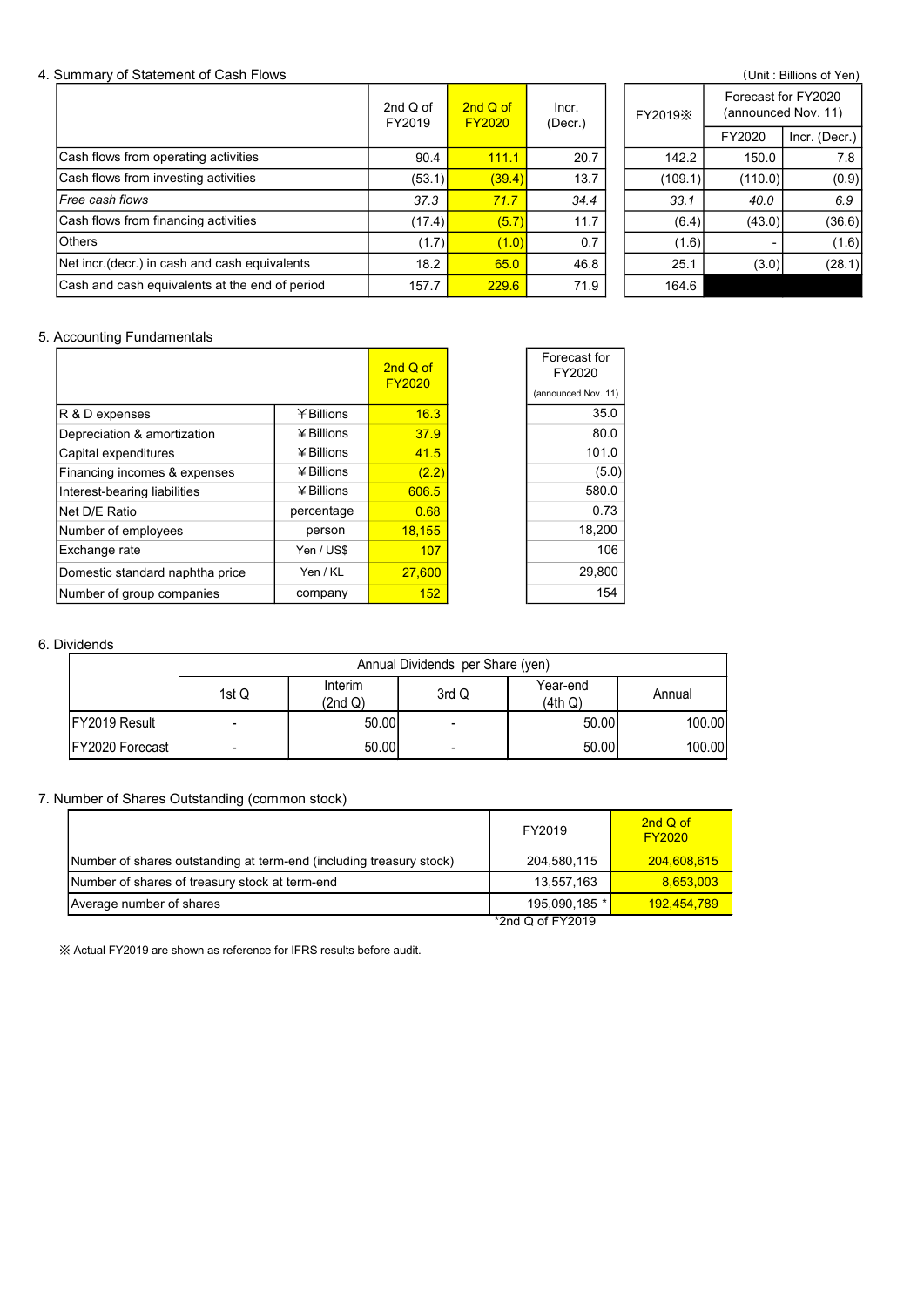# 1. Operating Results

## (1) Overview

In the fiscal period under review (the six-month period from Apr 1, 2020 to Sept 30, 2020, hereinafter the "first half"), although the global economy remained extremely harsh due to the spread of coronavirus, economic activities have incrementally restarted and the market has shown recovery. In Japan as well, the situation has remained extremely difficult due to the spread, but economic activities have also incrementally restarted and the market has shown recovery while taking preventive measures to control the spread. However, the risk of further spread remains, and the outlook is still unclear.

Moreover, the spread of the coronavirus has been putting a damper on sales in each segment since the previous fiscal year. The Group continues to minimize negative impact on profit and loss by controlling inventories and reducing fixed costs. The status of other responses is as follows.

1. Measures taken to ensure the health and safety of customers and employees from the perspective of maintaining functions for preventing the spread of infection and continuing business

Mitsui Chemicals, Inc. (hereafter "the Company") has been recommending teleworking even after the government lifted the state of emergency on May 25th. In addition, for operations that are necessary to maintain business functions and can only be done at the workplace, the Company is taking such measures as staggering work times, ensuring thorough handwashing, and requiring masks to be worn.

2. Operational status of main business locations (suspension of operations at plants, impact on sales and production activities, and outlook on reopenings at the time of disclosure) The Company's main manufacturing facilities located at each business location have partially reduced production due to a decrease in demand caused by the spread of the coronavirus.

3. Production and supply status of major products (inventory levels, procurement of raw materials, securement of alternative methods, and outlook)

Each segment has been impacted by a decrease in sales, but the Company is working collaboratively and sharing information with customers as well as thoroughly and properly managing inventory by flexibly adjusting production based on the latest demand forecasts. In addition, at present, there has been no major disruption in the procurement of raw materials for major products.

4. Customer trends (trends in orders, and outlook)

In the automotive field, some of the major customers for our main products appear to have scaled back production. The Company will continue to carefully monitor the situation to minimize the impact.

The Company will continue to respond to the coronavirus from the perspectives of business continuity and social contribution.

The Group reported the following operating results for the first half, which have been prepared in accordance with International Financial Reporting Standards (IFRS). The Group has applied operating income before special items as a management indicator, which is operating income excluding non-recurring items.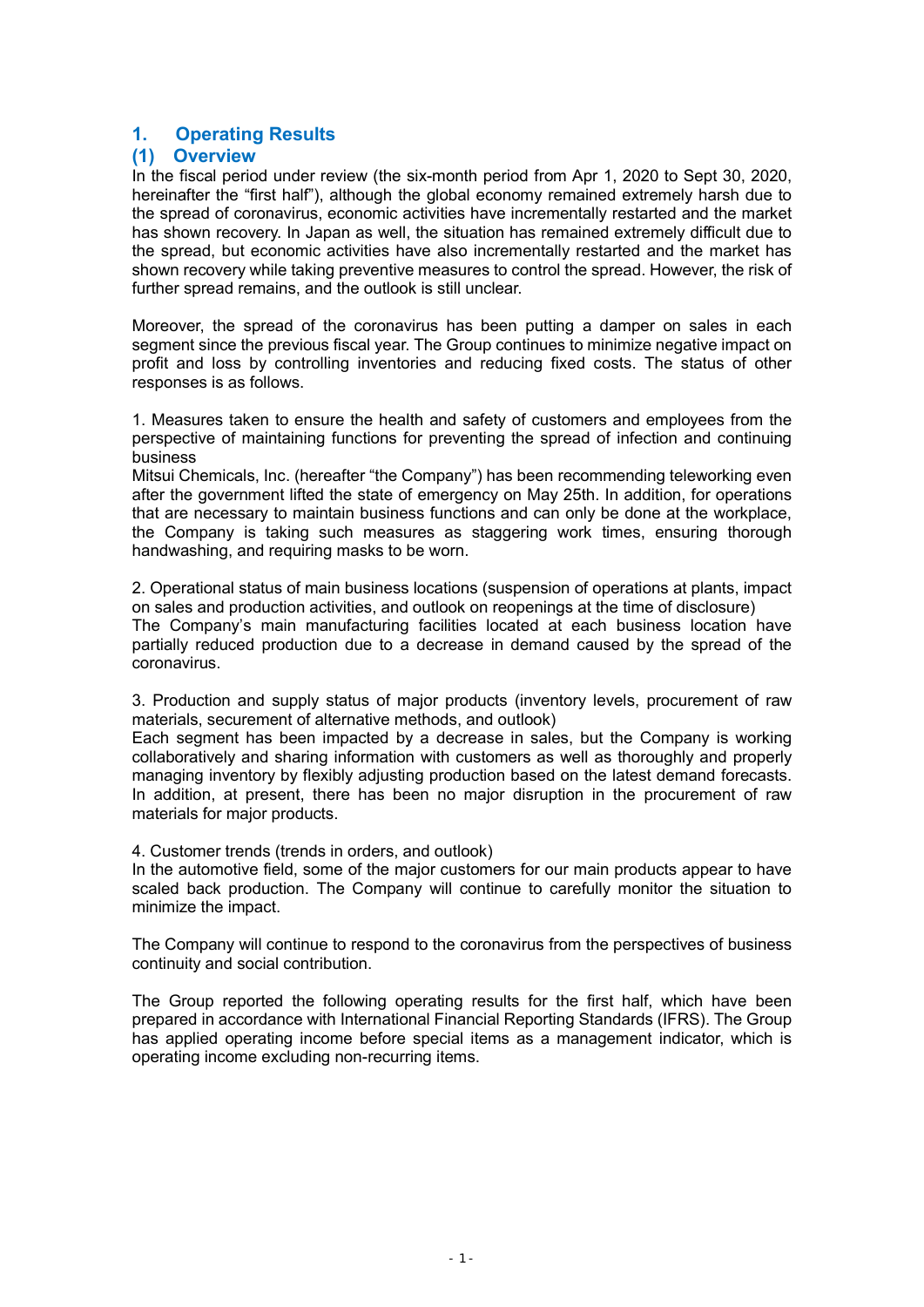(Billions of Yen)

|                                 | <b>Sales Revenue</b> | <b>Operating Income</b><br>before Special Items | <b>Operating Income</b> | <b>Net Income</b><br><b>Attributable to</b><br><b>Owners of the Parent</b> |  |
|---------------------------------|----------------------|-------------------------------------------------|-------------------------|----------------------------------------------------------------------------|--|
| First half                      | 537.0                | 18.6                                            | 17.9                    | 9.6                                                                        |  |
| Same period of<br>previous year | 678.7                | 39.7                                            | 36.9                    | 20.4                                                                       |  |
| Change                          | (141.7)              | (21.1)                                          | (19.0)                  | (10.8)                                                                     |  |
| Change (%)                      | (20.9)               | (53.3)                                          | (51.4)                  | (52.8)                                                                     |  |

Sales revenue decreased 141.7 billion yen, or 20.9%, compared with the corresponding period of the previous fiscal year to 537.0 billion yen. This was mainly attributable to decrease in sales prices due to the fall in naphtha and other raw materials and fuel prices, in addition to decrease in sales resulting from the spread of coronavirus.

Operating income before special items was 18.6 billion yen, a decrease of 21.1 billion yen or 53.3% year on year. This result was due to declining share of profit (loss) of investments accounted for using equity method and decrease in sales resulting from the spread of coronavirus, despite of reduction of fixed costs.

Operating income was 17.9 billion yen, decreased 19.0 billion yen or 51.4% year on year. This result was mainly due to decrease of operating income before special items.

Financial income/expenses worsened 0.9 billion yen year on year to 2.2 billion yen loss, because the amount of dividend income received has declined.

As a result of the aforementioned factors, income before income taxes amounted to 15.7 billion yen, a decrease of 19.9 billion yen or 55.8% year on year.

Net income attributable to owners of the parent after accounting for income taxes and non-controlling interests was 9.6 billion yen, a decrease of 10.8 billion yen or 52.8% compared with the corresponding period of the previous fiscal year. Basic earnings per share for the period were 49.89 yen.

## (2) Results by Business Segment

The status of each segment during the first half is as follows.

#### **Mobility**

Sales revenue decreased 55.4 billion yen compared with the same period of the previous fiscal year to 132.0 billion yen and comprised 25% of total sales. Operating income before special items decreased 14.3 billion yen to 8.2 billion yen year on year. The decrease in income was due to slowing demand for automobile.

In elastomers, performance compounds, overseas polypropylene compound, and solution business, sales decreased due to the impact of coronavirus.

In performance polymers, the Group captured demand and sales remained healthy for information communication technology (ICT) - related products.

#### Health Care

Sales revenue decreased 3.8 billion yen year on year to 66.0 billion yen and comprised 12% of total sales. On the other hand, operating income before special items increased 1.3 billion yen to 7.2 billion yen, mainly due to healthy sales in nonwoven fabrics.

In vision care materials, sales of ophthalmic lens materials decreased due to the impact of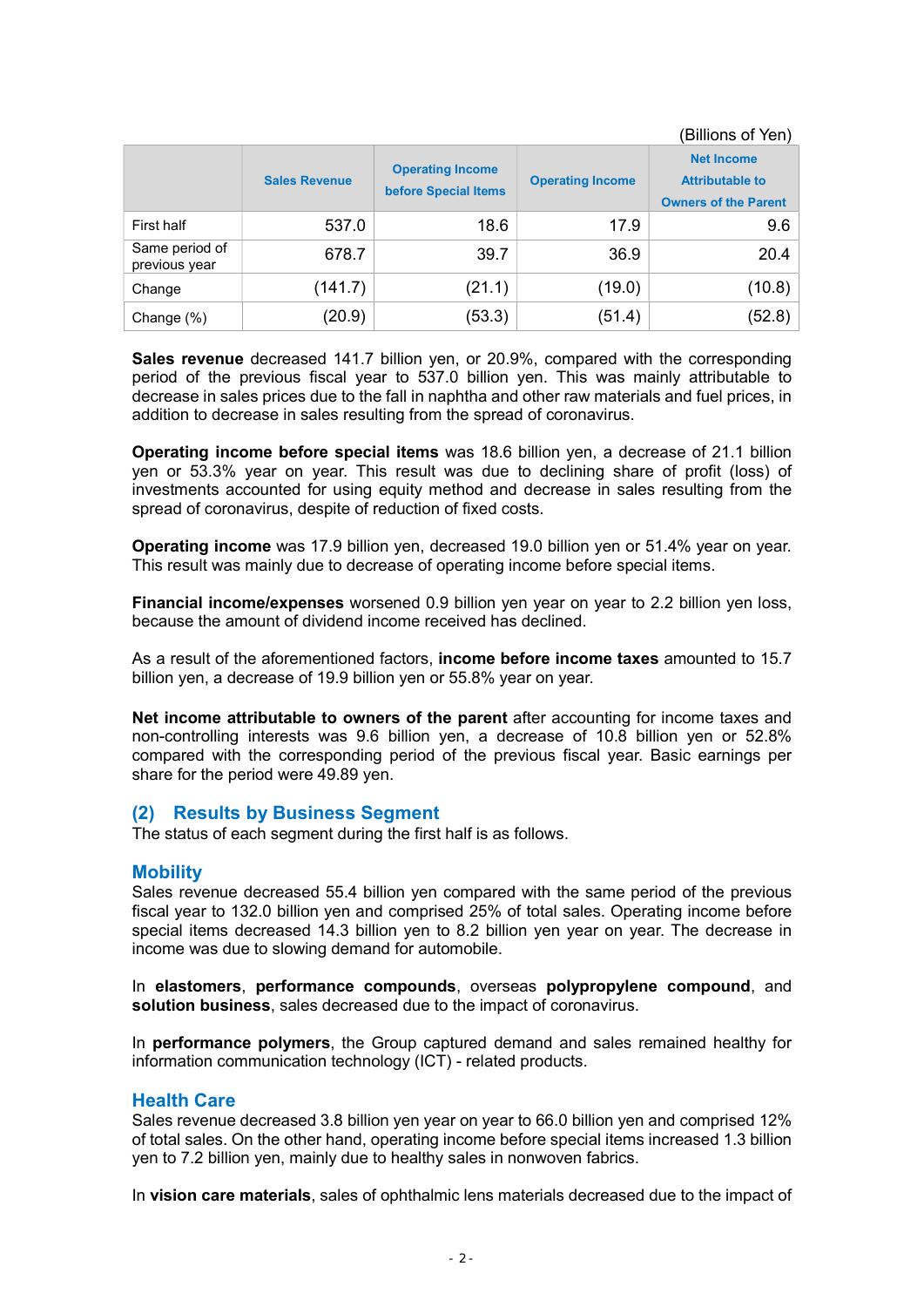coronavirus.

In nonwoven fabrics, sales of masks, medical gowns and disposable diapers stayed healthy.

In dental materials, sales decreased due to the impact of coronavirus.

#### Food & Packaging

Sales revenue decreased 7.0 billion yen compared with the same period of the previous fiscal year to 89.6 billion yen and comprised 17% of total sales. On the other hand, operating income before special items increased 1.7 billion yen to 9.5 billion yen year on year, due to healthy sales in agrochemicals.

In coatings & engineering materials, sales decreased due to the impact of coronavirus.

In performance films and sheets, sales were firm mainly in industrial films and sheets.

In **agrochemicals**, overseas sales were healthy.

#### Basic Materials

Sales revenue decreased 73.4 billion yen compared with the same period of the previous fiscal year to 242.6 billion yen and accounted for 45% of total sales. Operating income before special items decreased 11.5 billion yen to 4.6 billion yen loss, due to inventory revaluation loss, resulting from the fall in raw material prices.

Naphtha cracker operating rates were lower than the same period of the previous fiscal year due to decreased demand of downstream products, which was impacted by coronavirus. Performances of polypropylene was affected by slowing demand for automotive products.

In Acetone, overseas market was at higher level than the same period of the previous fiscal year, due to increased demand of downstream products for sanitizers.

#### **Others**

Sales revenue decreased 2.1 billion yen to 6.8 billion yen, comprised 1% of total sales. Operating income before special items was 0.3 billion yen loss, decrease of 0.7 billion yen compared to the same period of the previous year.

## 2. Financial Position

### (1) Status of Assets, Liabilities and Net Assets

Total assets at the end of the first half stood at 1,510.5 billion yen, a decrease of 20.0 billion yen compared with the end of the previous fiscal year.

Total liabilities at the end of the first half decreased 27.0 billion yen compared with the previous fiscal year-end to 893.8 billion yen. Interest-bearing debt amounted to 606.5 billion yen, an increase of 7.1 billion yen compared with the previous fiscal year-end. As a result, the interest-bearing debt ratio was 40.2%, an increase of 1.0 percentage point.

Total equity was 616.7 billion yen, an increase of 7.0 billion yen compared with the previous fiscal year-end. The ratio of equity attributable to owners of the parent was 36.3%, an increase of 1.7 percentage point.

Accounting for the aforementioned factors, the net debt-equity ratio stood at 0.68 at the end of the fiscal year, 0.13 point decrease from the previous fiscal year-end.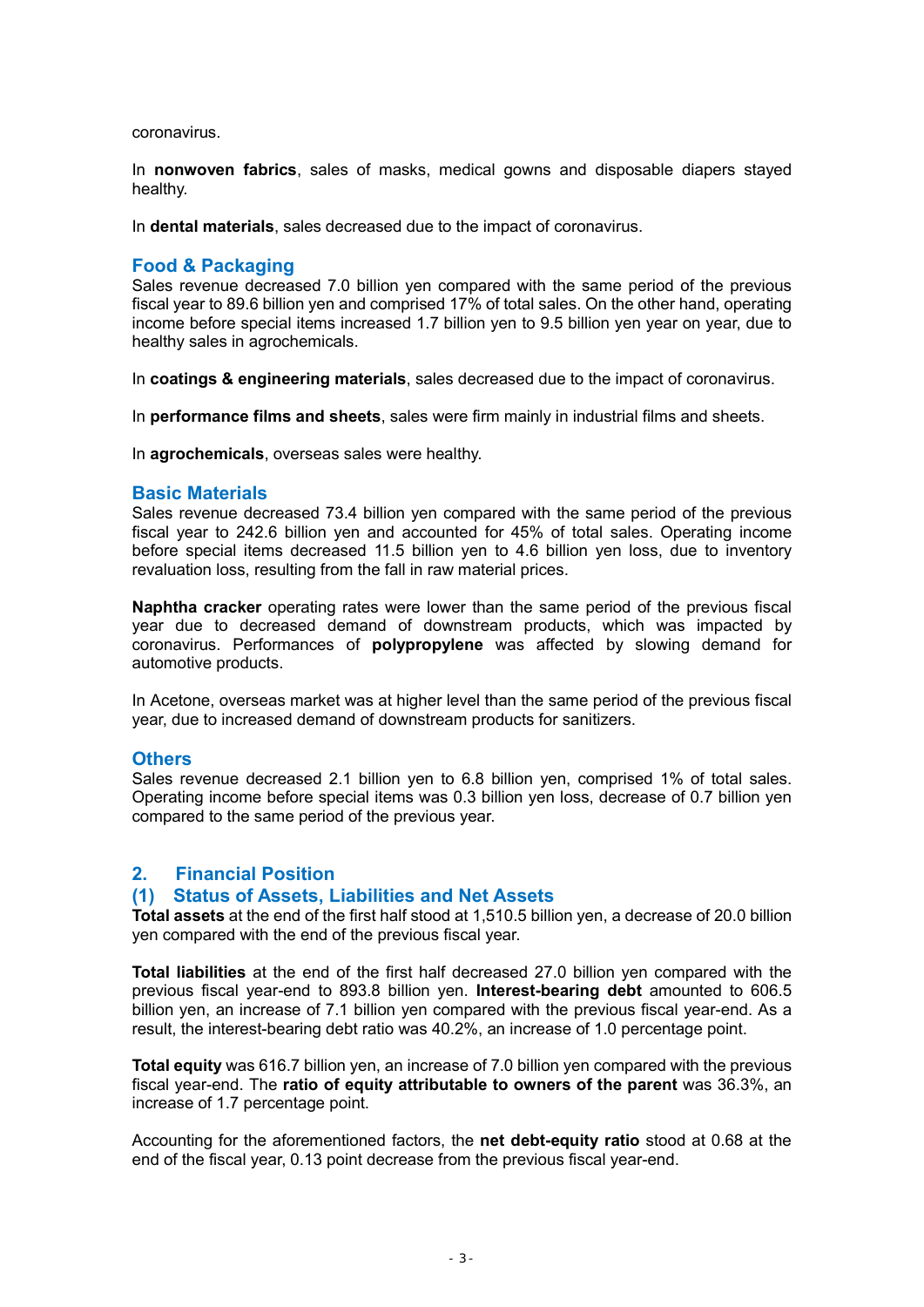# (2) Cash Flow Status

Cash and cash equivalents (hereafter called "net cash") at the end of the first half increased 65.0 billion yen to 229.6 billion yen compared with the previous fiscal year-end.

#### Cash Flows from Operating Activities

Net cash provided by operating activities increased 20.7 billion yen to 111,1 billion yen due to improvement of working capital.

#### Cash Flows from Investing Activities

Net cash used in investing activities decreased 13.7 billion yen compared with the previous fiscal year to 39.4 billion yen, mainly due to decrease of cash outflows from capital expenditure.

#### Cash Flows from Financing Activities

Net cash used in financing activities decreased 11.7 billion yen compared with the previous fiscal year to 5.7 billion yen due primarily to increase of borrowings of interest-bearing debt.

## 3. Forecast for Fiscal 2020 (Year Ending March 31, 2021)

In the announcement under the title of "Notice for Revisions of Financial Forecasts" on November 5, 2020, the Group revised its financial forecasts for FY2020 as follows.

# (1) Overview

Revised financial forecasts are based on the following assumptions:

a) Exchange rate for the full year is 106 yen/US\$ (Oct – Mar: 106 yen/US\$)

b) Average price of domestic naphtha is 29,800 yen /kl (Oct – Mar: 32,000 yen/kl)

Based on the Group's performance in the first half, sales revenue and incomes are expected to be higher than previously announced. Due to the impact of the coronavirus, each business segment's sales volume has been declining from the previous fiscal year.

In the previous fiscal year, the Group expected the impact of the coronavirus to reach its peak during the first half of current fiscal year and then gradually recover. Based on this assumption, the Group undertook a reversal of certain deferred tax assets in the previous fiscal year. There is no important revision to this assumption at this time.

However, it is still unclear as to when the pandemic will be contained, and the impact on the Group's performance is difficult to fully predict. Depending on how the pandemic progresses, the Group may possibly incur further losses from the third quarter onward.

|                          | (Billions of Yen)              |                                                                               |                                   |                   |                                                                                  |                                                       |  |  |  |  |
|--------------------------|--------------------------------|-------------------------------------------------------------------------------|-----------------------------------|-------------------|----------------------------------------------------------------------------------|-------------------------------------------------------|--|--|--|--|
|                          | <b>Sales</b><br><b>Revenue</b> | <b>Operating</b><br><b>Income</b><br>before<br><b>Special</b><br><b>Items</b> | <b>Operating</b><br><b>Income</b> | <b>Net Income</b> | <b>Net Income</b><br><b>Attributable</b><br>to Owners<br>of the<br><b>Parent</b> | <b>Basic</b><br><b>Earnings</b><br>per Share<br>(yen) |  |  |  |  |
| Previous forecast<br>(A) | 1,170.0                        | 40.0                                                                          | 42.0                              | 30.0              | 27.0                                                                             | 141.57                                                |  |  |  |  |
| Revised forecast<br>(B)  | 1,175.0                        | 50.0                                                                          | 52.0                              | 37.5              | 33.0                                                                             | 169.92                                                |  |  |  |  |
| Difference (B-A)         | 5.0                            | 10.0                                                                          | 10.0                              | 7.5               | 6.0                                                                              |                                                       |  |  |  |  |
| Ratio (%)                | 0.4                            | 25.0                                                                          | 23.8                              | 25.0              | 22.2                                                                             |                                                       |  |  |  |  |
| (Reference)<br>FY2019    | 1,349.5                        | 72.3                                                                          | 64.6                              | 42.6              | 34.0                                                                             | 174.52                                                |  |  |  |  |